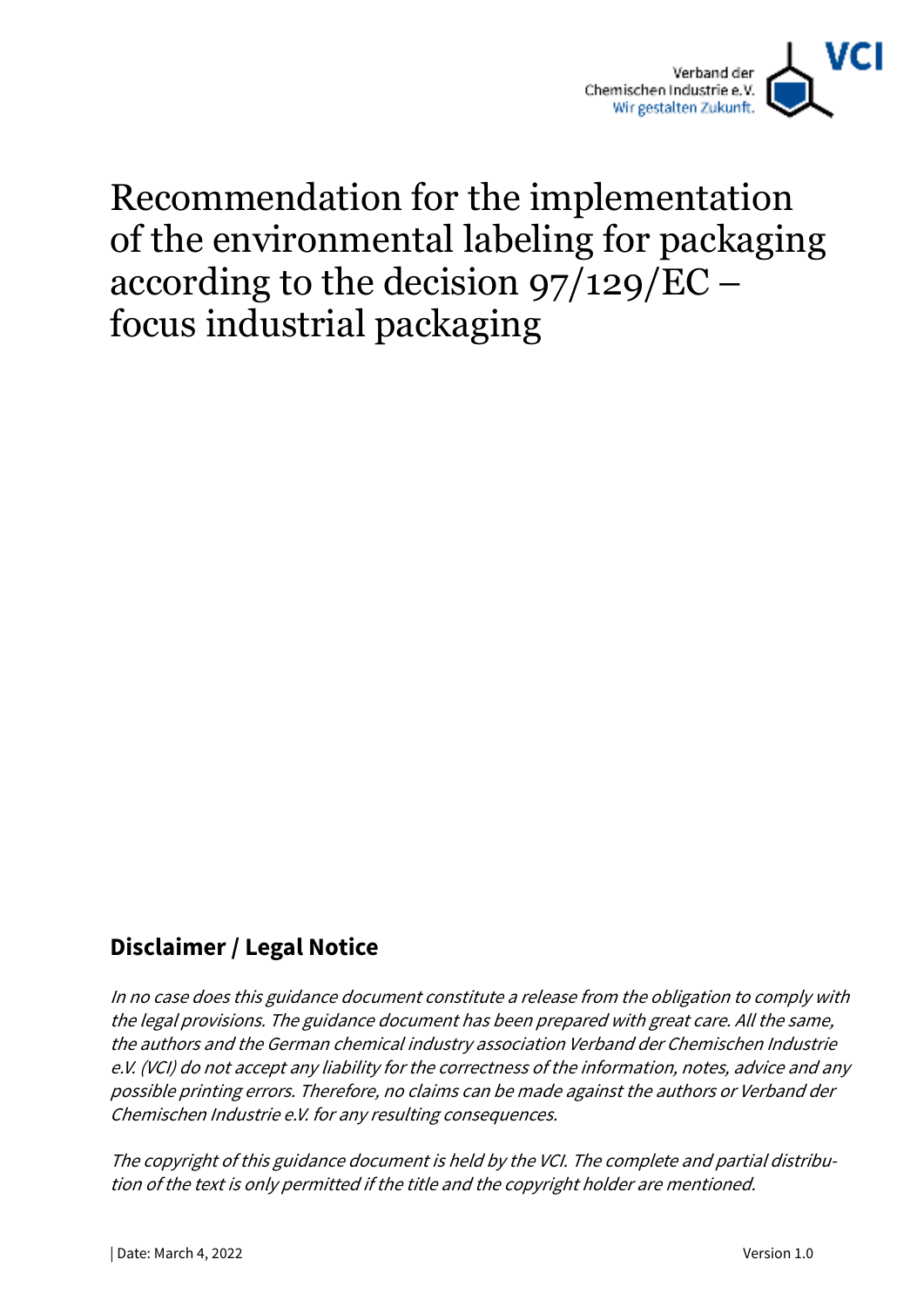

# Table of contents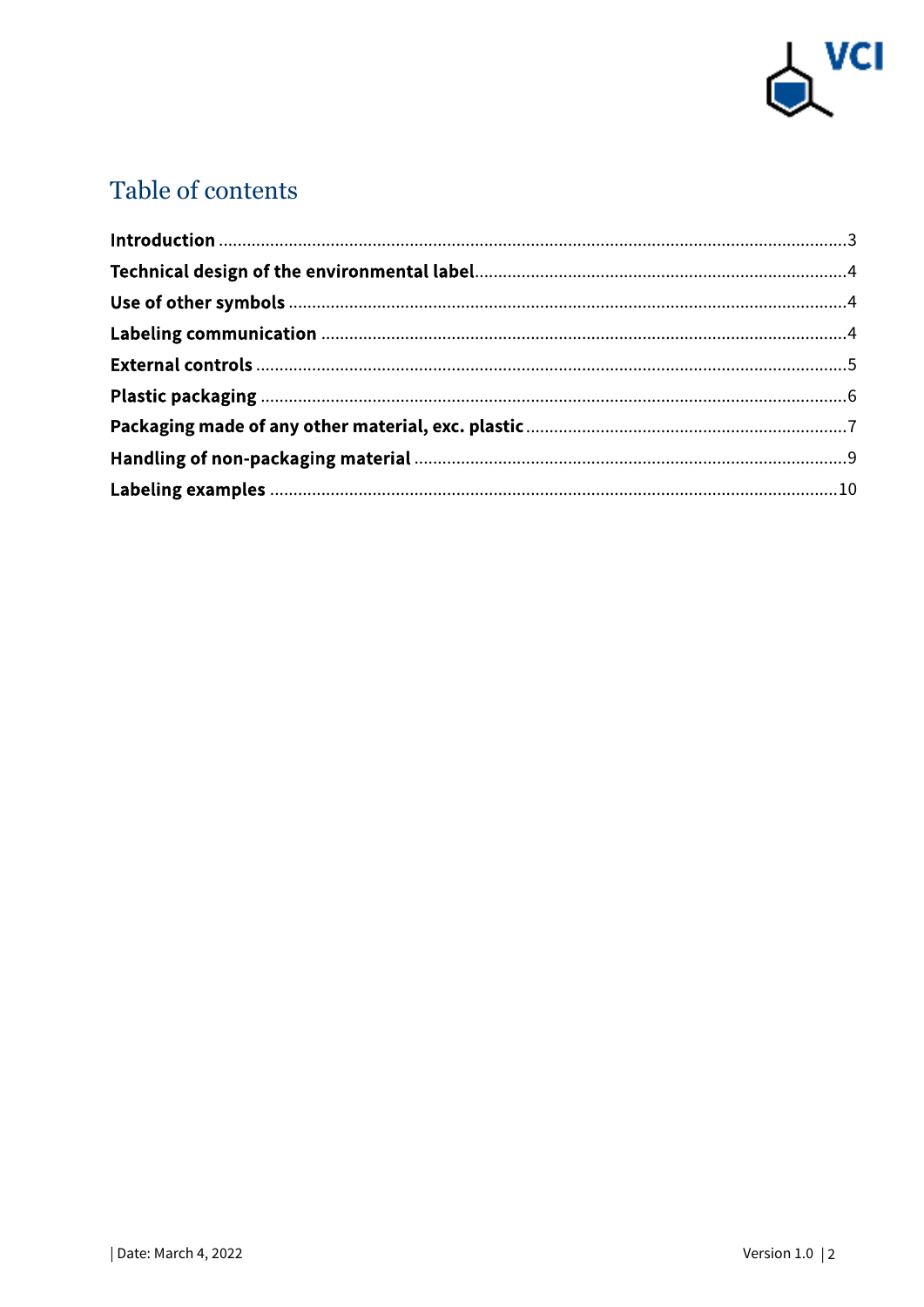

### **Introduction**

Currently, the packaging policy of the European Union is characterized by implementing of EU Directives 2018/851<sup>i</sup> on waste and 2018/852<sup>ii</sup> on packaging and packaging waste into the national law of the respective member state. Consequently, while certain obligations are restricted to the territory of the respective member state, they should be applied to all packaging, also imported one. Several countries such as Italy, Portugal, Slovenia, Bulgaria, or Germany have already included the environmental labeling (packaging materials used) of all packaging placed on the market according to the Decision 97/129/EC<sup>ii</sup> in their national legislation (see Table 1). Other European countries may follow this example in the future.

Up to now at least the National Packaging Consortium CONAI<sup>IV</sup> in Italy has prepared a detailed guideline for the implementation of environmental labeling. With the current recommendation, the authors contribute to the practical implementation of environmental labeling based on Decision 97/129/EC.

All information given is non-binding and refers to industrial (B2B) packaging only. All recommendations are based on the current information on this subject.

| Country         | Legal basis                                                                                                                                      | Scope                                             | Entry into force | Implementing<br>provision |
|-----------------|--------------------------------------------------------------------------------------------------------------------------------------------------|---------------------------------------------------|------------------|---------------------------|
| <b>Bulgaria</b> | Legislative Decree No. 271 of 30 October 2012 (Article 5),<br>amended by Legislative Decree No. 420 of 31 December 2020 <sup>v</sup>             | B2B,<br>B <sub>2</sub> C                          | 1 January 2022   | mandatory                 |
| Germany         | Packaging Act of 5 July 2017 (Article 6), amended by the Act of<br>22 September 2021 (BGBI, I S. 4363) <sup>vi</sup>                             | B <sub>2</sub> B,<br>B <sub>2</sub> C             | 3 July 2021      | voluntary                 |
| <b>Italy</b>    | Legislative Decree No. 116 of 3 September 2020 (Article 5),<br>amended by the Law No. 15 of 25 February 2022vii                                  | B2B,<br>B <sub>2</sub> C                          | 1 January 2023   | mandatory                 |
| Portugal        | Legislative Decree No. 152-D/2017 of 11 December 2017 (Arti-<br>cle 28, 3), amended by Legislative Decree No. 52/2021 of 10 Au-<br>gust 2021viii | B <sub>2</sub> B,<br>B <sub>2</sub> C             | 10 August 2021   | voluntary                 |
| Slovenia        | Legislative Decree No. 84/06 of 8 August 2006 (Article 9),<br>amended by Legislative Decree 208/21 of 30 April 2021 <sup>ix</sup>                | B <sub>2</sub> B <sub>,</sub><br>B <sub>2</sub> C | 1 January 2022   | voluntary                 |

#### Table 1: Overview of country-specific legislation in the field of packaging labeling.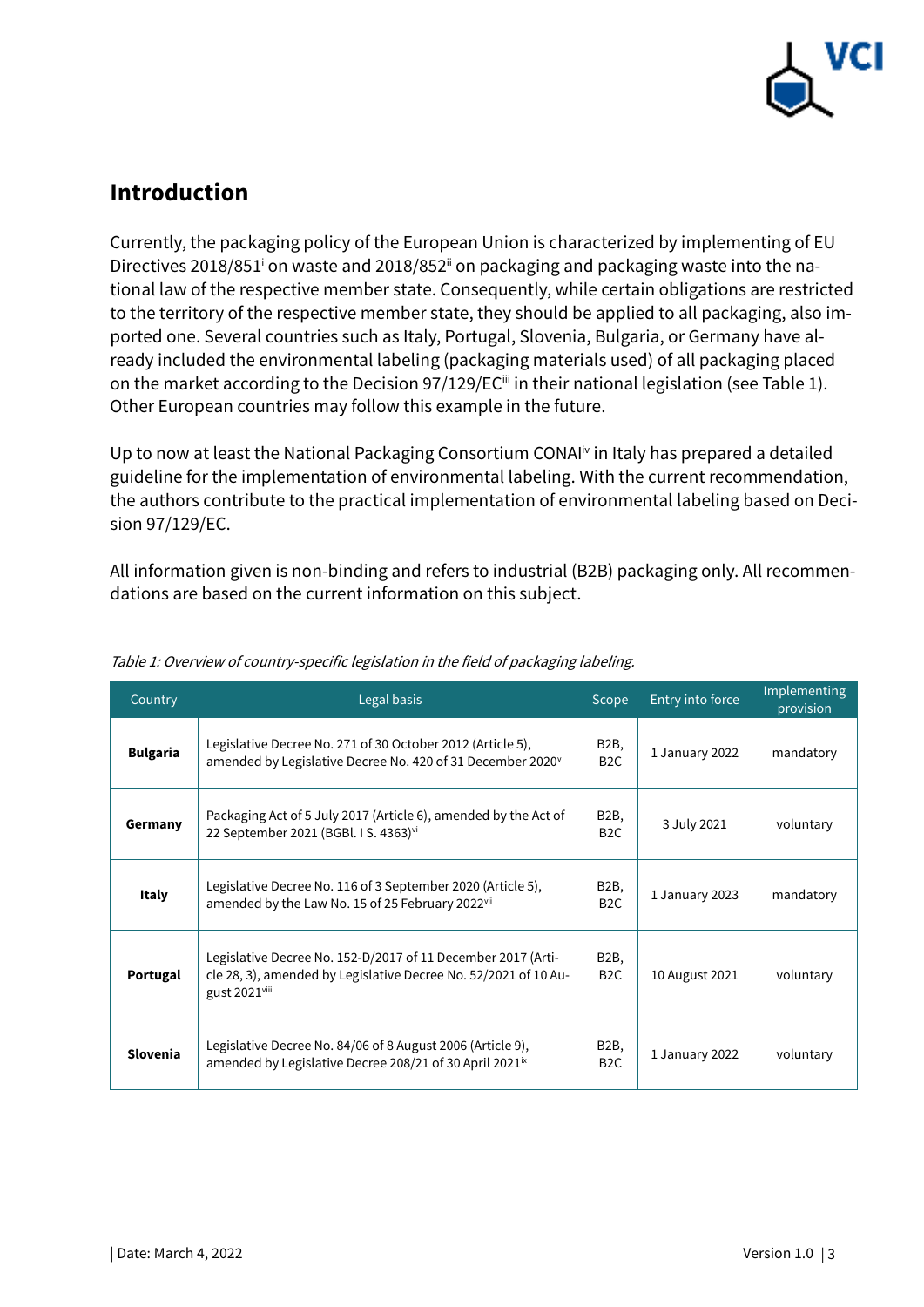

# **Technical design of the environmental label**

Decision 97/129/EC provides indication of the packaging material using its abbreviation bundled with a numeric code. However, Decision 97/129/EC does not specify the font size. The font size can be chosen freely, but appropriate to the packaging size. According to the Federal Institute for Materials Research<sup>x</sup>, there is no specification for the distance between the UN code and the environmental label. However, it should be ensured that two different labels can be easily distinguished from each other.

### **Use of other symbols**

The present practical recommendation is based on Decision 97/129/EC. When fulfilling the environmental labeling obligation of Italy, it is also permissible to use the European standard CEN CR 14311:2002 (Recommendation for the implementation of Directive 94/62/EC) combining the alphanumeric code with an arrow triangle.

# **Labeling communication**

#### $\bullet$  Internally

Environmental labeling excludes packaging already placed on the market or pre-labeled one. All existing packaging stocks can and should be used up.

#### o **Requirements for packaging suppliers**

During the ordering process of new packaging, it is recommended to include the following note in the ordering documents: 'Environmental labeling according to Decision 97/129/EC (e.g., FE 40, PAP 20, LDPE 4)'.

#### **Externally**

o **Italy** 

In case environmental labeling on transport packaging is not possible for any reason, CONAI-Shared responsibility checklist recommends meeting an agreement with your customer. For example, the mandatory information could be transmitted via digital channels, data sheets, or transport documents.

#### o **Other EU countries**

No information available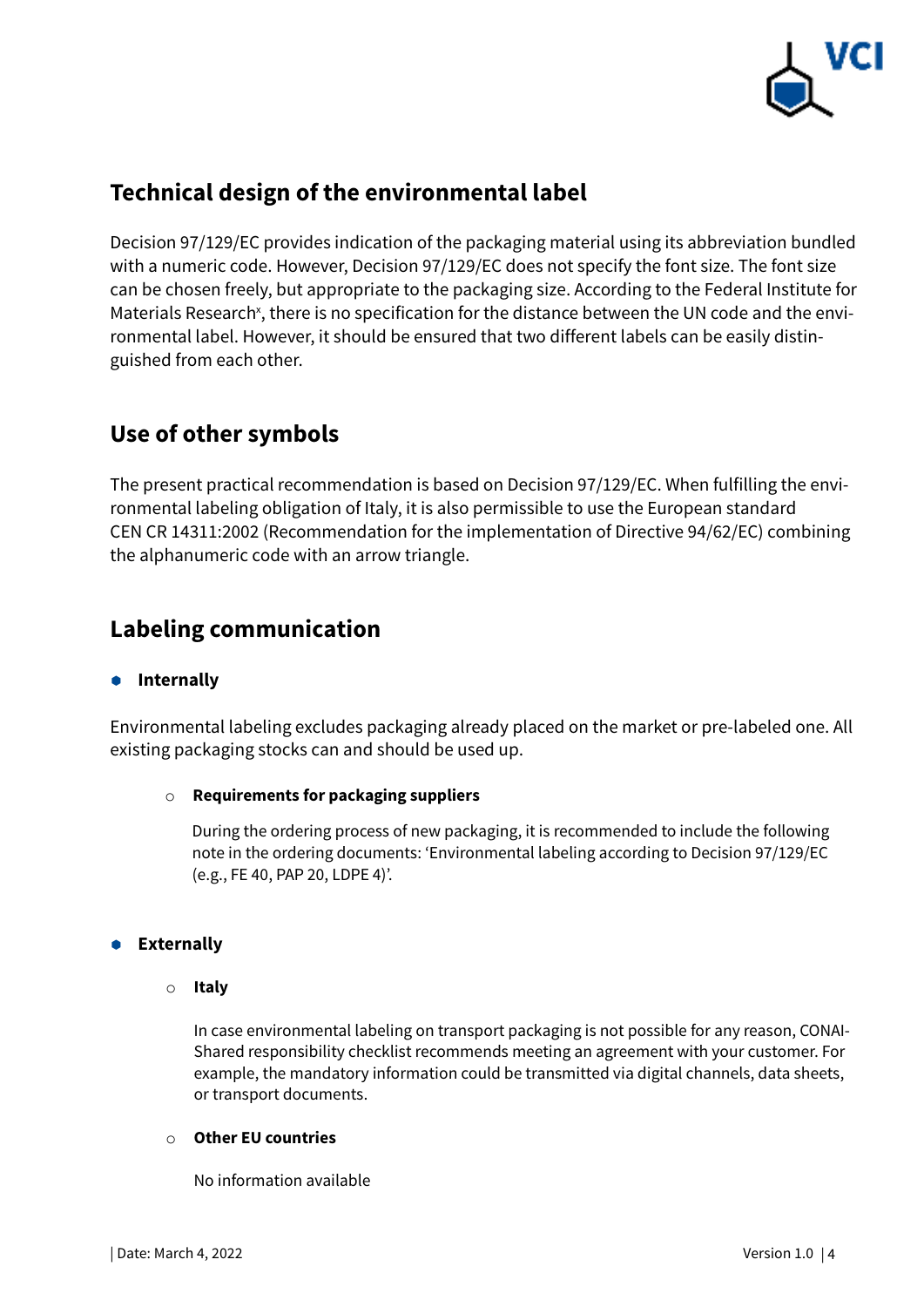

# **External controls**

#### $\bullet$  Italy

Individual provinces in Italy are authorized to control and impose sanctions. While no official information on control specifications is present, the National Packaging Consortium CONAI suggesting each province will provide spot controls and according to indications received from third parties. Violation of Legislative Decree No. 116 is punishable by a fine of between 5,200 and 40,000 EUR<sup>xi</sup>.

#### **Other EU countries**

No information available

**In the following, the details on environmental labeling for certain packaging materials according to Decision 97/129/EC will be discussed.**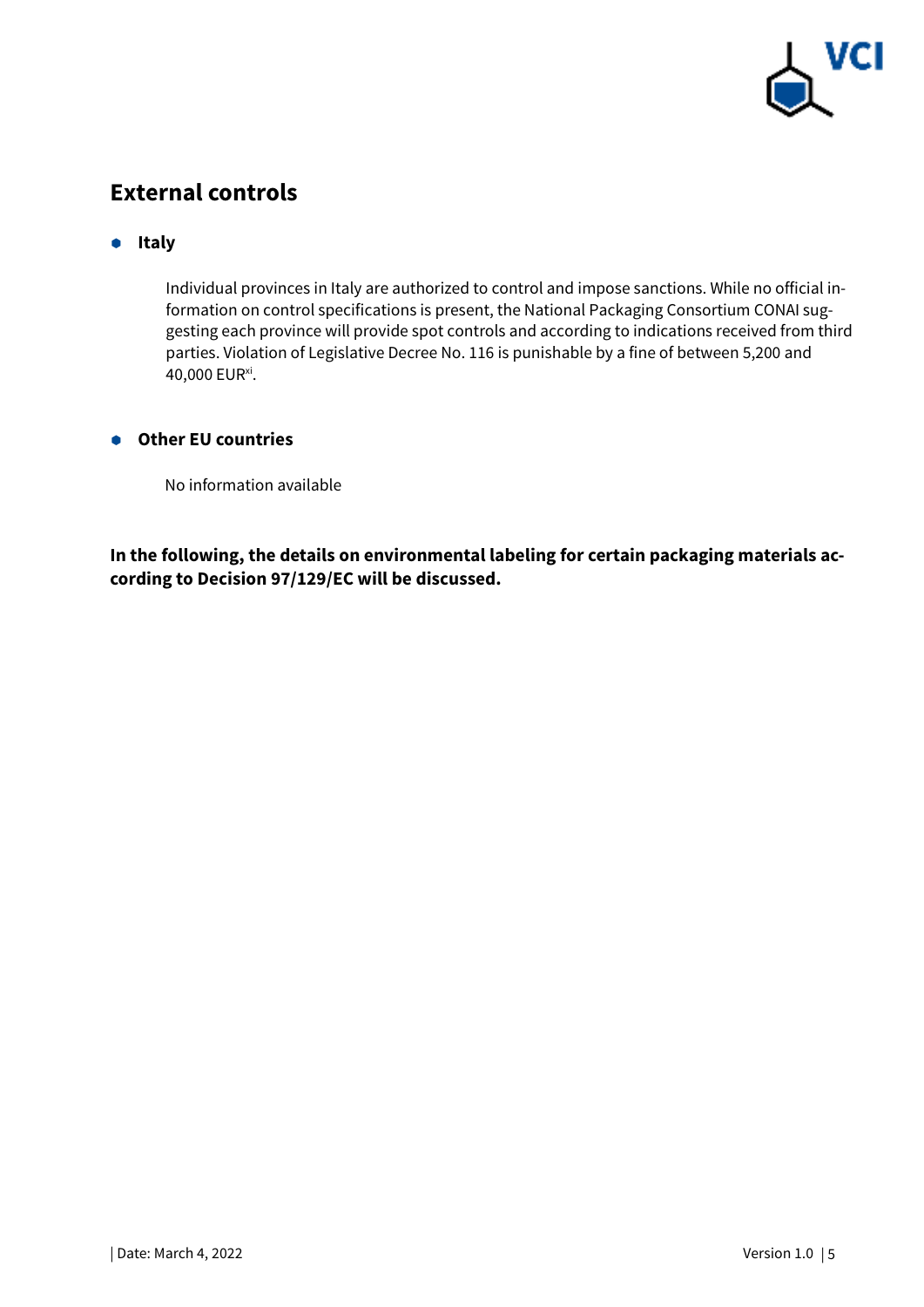

# **Plastic packaging**

| <b>Packaging material</b>                  | <b>Material abbreviation</b>                 | <b>Numeric</b><br>$code^*$ | <b>Implementing</b><br>provision | <b>Labeling</b><br>example |
|--------------------------------------------|----------------------------------------------|----------------------------|----------------------------------|----------------------------|
| Polyethylene terephthalate                 | <b>PET</b>                                   | 1                          |                                  | PET <sub>1</sub>           |
| High density polyethylene                  | <b>HDPE</b>                                  | 2                          | mandatory                        | HDPE <sub>2</sub>          |
| Polyvinyl chloride                         | <b>PVC</b>                                   | 3                          |                                  | PVC <sub>3</sub>           |
| Low density polyethylene                   | <b>LDPE</b>                                  | 4                          |                                  | LDPE <sub>4</sub>          |
| Polypropylene                              | <b>PP</b>                                    | 5                          |                                  | PP <sub>5</sub>            |
| Polystyrene                                | <b>PS</b>                                    | 6                          |                                  | PS <sub>6</sub>            |
| Polyamide                                  | <b>PA</b>                                    | $\overline{7}$             |                                  | PA <sub>7</sub>            |
| Cellophane                                 | Cellophane                                   | $\overline{7}$             | voluntary                        | Cellophane 7               |
| Various polymers, multilayer<br>material** | Composition of abbreviations<br>if available | $\overline{7}$             |                                  | $>$ LDPE+PP<7              |

Table 2: Environmental labeling of plastic and polymer packaging.

\* two characters-marking as 01-07 is possible

 $*$  referred to the multilayer material of a package heavier than 25 g or larger than 200 mm<sup>2</sup>: Polymers abbreviations are placed between the characters ">" and "<" and separated with the character "+"

#### **•** Italy

Plastic polymers not listed in Decision 97/129/EC can be abbreviate according to ISO standard 1043- 1:2011 or to Italian UNI standard 10667-1.

#### **Other EU countries**

No information available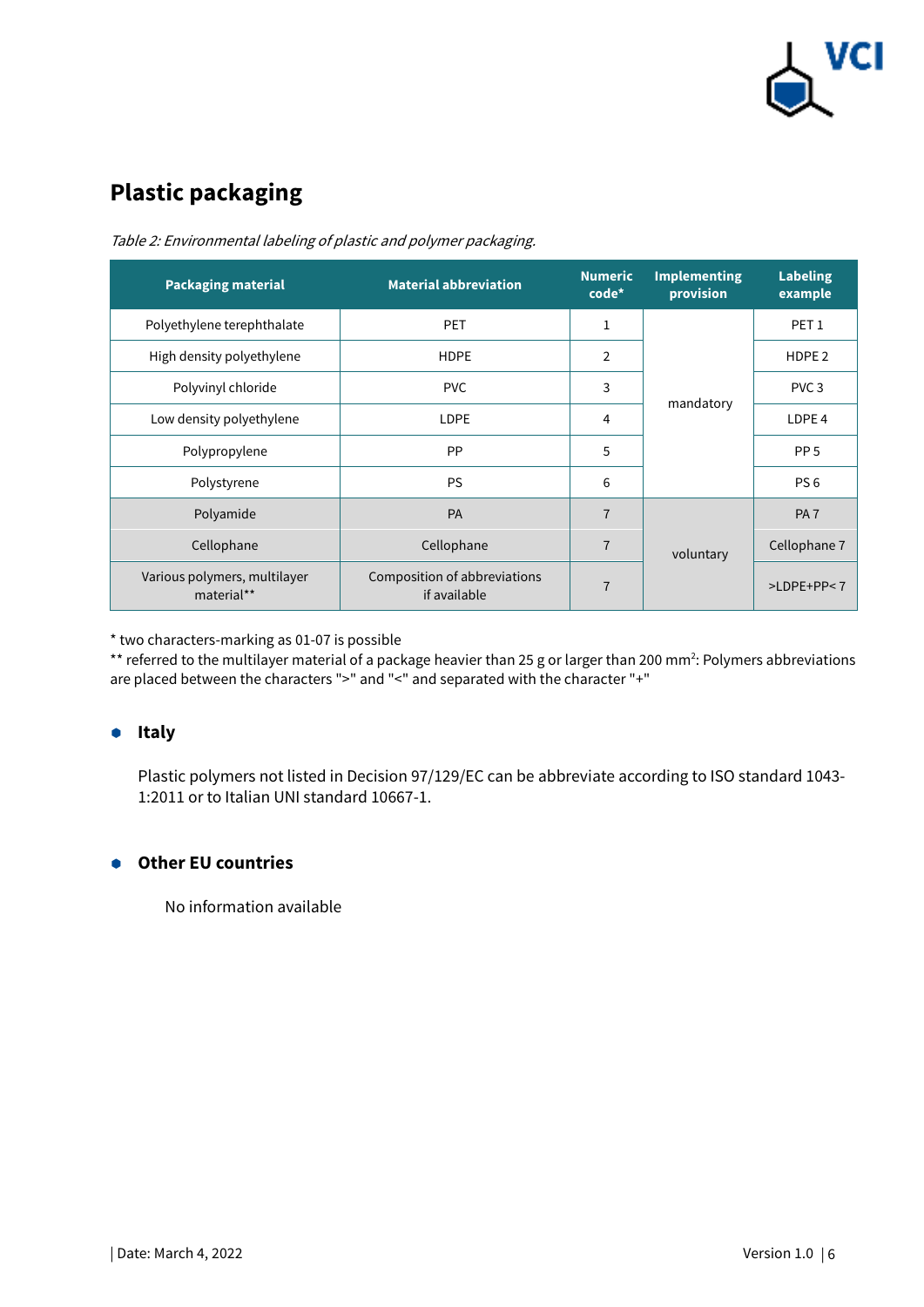

# **Packaging made of any other material, exc. plastic**

#### Table 3: Environmental labeling of packaging made of metal.

| <b>Material</b>            | <b>Material</b><br>abbreviation | <b>Numeric</b><br>code | <b>Labeling</b><br>example |
|----------------------------|---------------------------------|------------------------|----------------------------|
| Steel                      | FE                              | 40                     | <b>FE40</b>                |
| Aluminum                   | ALU                             | 41                     | <b>ALU 41</b>              |
| Neither steel nor aluminum | (empty)                         | 42                     | 42                         |

#### Table 4: Environmental labeling of paper packaging.

| <b>Material</b>                                 | Grammage, [g/m2]  | <b>Material</b><br>abbreviation | <b>Numeric</b><br>code | <b>Labeling</b><br>example |
|-------------------------------------------------|-------------------|---------------------------------|------------------------|----------------------------|
| Products with corrugation as corrugated board   | over 250 $g/m^2$  | PAP                             | 20                     | <b>PAP 20</b>              |
| Products without corrugation as other cardboard | over 250 $g/m^2$  | PAP                             | 21                     | <b>PAP 21</b>              |
| Paper                                           | up to 250 $g/m^2$ | <b>PAP</b>                      | 22                     | <b>PAP 22</b>              |

#### Table 5: Environmental labeling of packaging made of wood.

| <b>Material</b> | <b>Material</b><br>abbreviation | <b>Numeric</b><br>code | <b>Labeling</b><br>example |
|-----------------|---------------------------------|------------------------|----------------------------|
| Wood            | <b>FOR</b>                      | 50                     | <b>FOR 50</b>              |
| Cork            | <b>FOR</b>                      | 51                     | <b>FOR 51</b>              |

#### Table 6: Environmental labeling of glass packaging.

| <b>Material</b>         | <b>Material</b><br>abbreviation | <b>Numeric</b><br>code | <b>Labeling</b><br>example |
|-------------------------|---------------------------------|------------------------|----------------------------|
| Colorless glass         | GL                              | 70                     | GL 70                      |
| Green glass             | GL                              | 71                     | GL 71                      |
| Brown glass             | GL                              | 72                     | GL 72                      |
| Different colored glass | GL                              | 73                     | GL 73                      |

#### Table 7: Environmental labeling of packaging made of textiles.

| <b>Material</b>        | <b>Material</b><br>abbreviation | <b>Numeric</b><br>code | <b>Labeling</b><br>example |
|------------------------|---------------------------------|------------------------|----------------------------|
| Cotton                 | TEX                             | 60                     | <b>TEX 60</b>              |
| Jute                   | TEX                             | 61                     | TEX 61                     |
| Other textile material | TEX                             | 62                     | <b>TEX 62</b>              |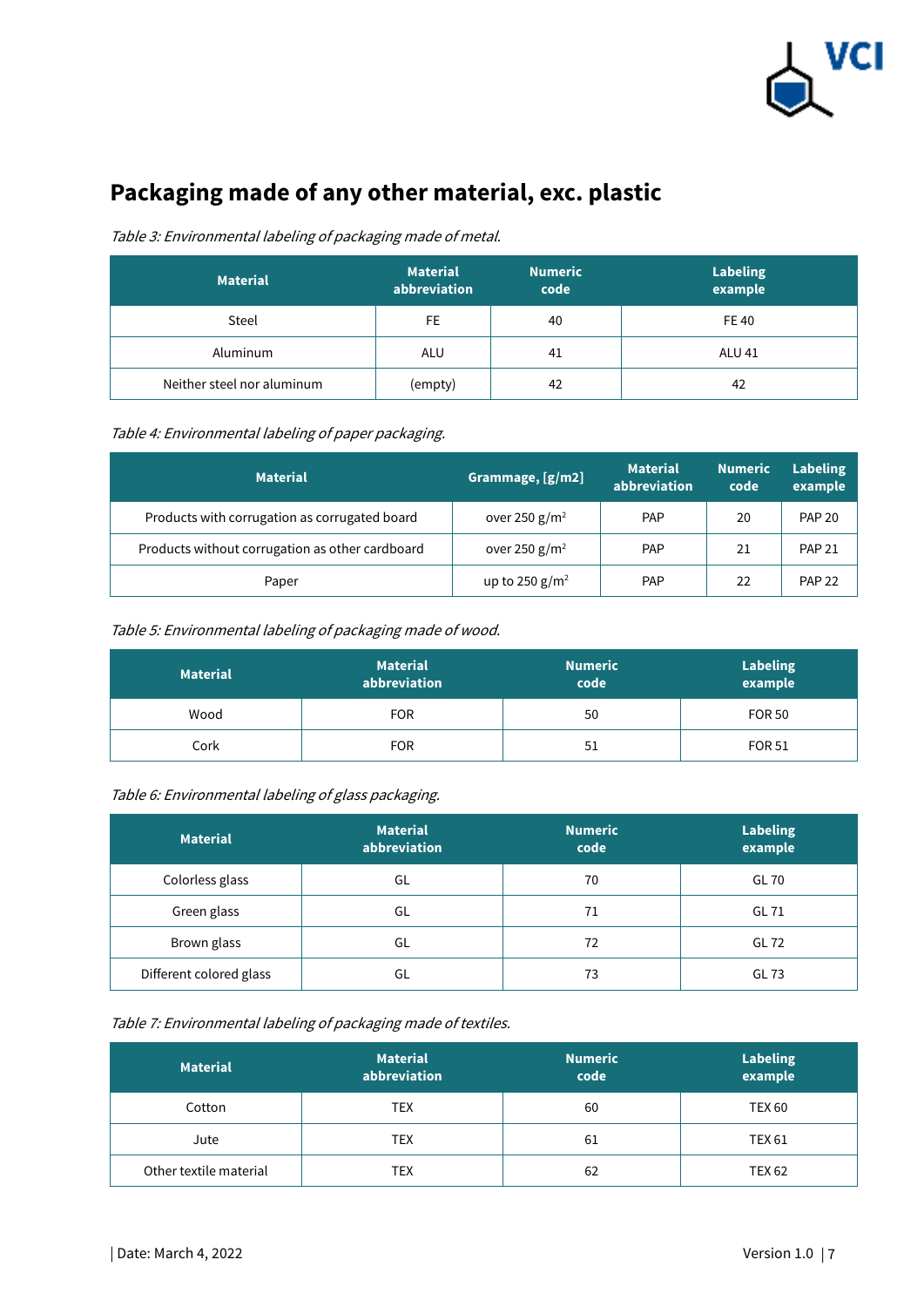

# **Special case: Composite packaging**

Composite packaging, as defined in Decision 97/129/EC, is composed of different materials which components cannot be separated manually. For such packaging, the so-called 5% rule is to be applied (cf. Implementing Decision 2019/665xii). Thus, the environmental labeling should be applied to all materials above 5% of the total packaging weight.

Fraction mass,  $w_{main\,packing\,material} \geq 95\%$ THEN Labeling of the main packaging material

 $\bullet$  IF

 $W_{secondary \; material} > 5\%$ THEN Labeling of the main packaging material and the secondary composite material

#### $\bullet$  IF

Wmain packaging material  $=x\%$ ,  $\;$  W<sub>secondary composite 1</sub>  $>$   $5\%$ , W<sub>secondary composite 2  $\leq$   $5\%$ </sub> THEN Labeling of the main packaging material and the secondary composite 1

 $\bullet$  IF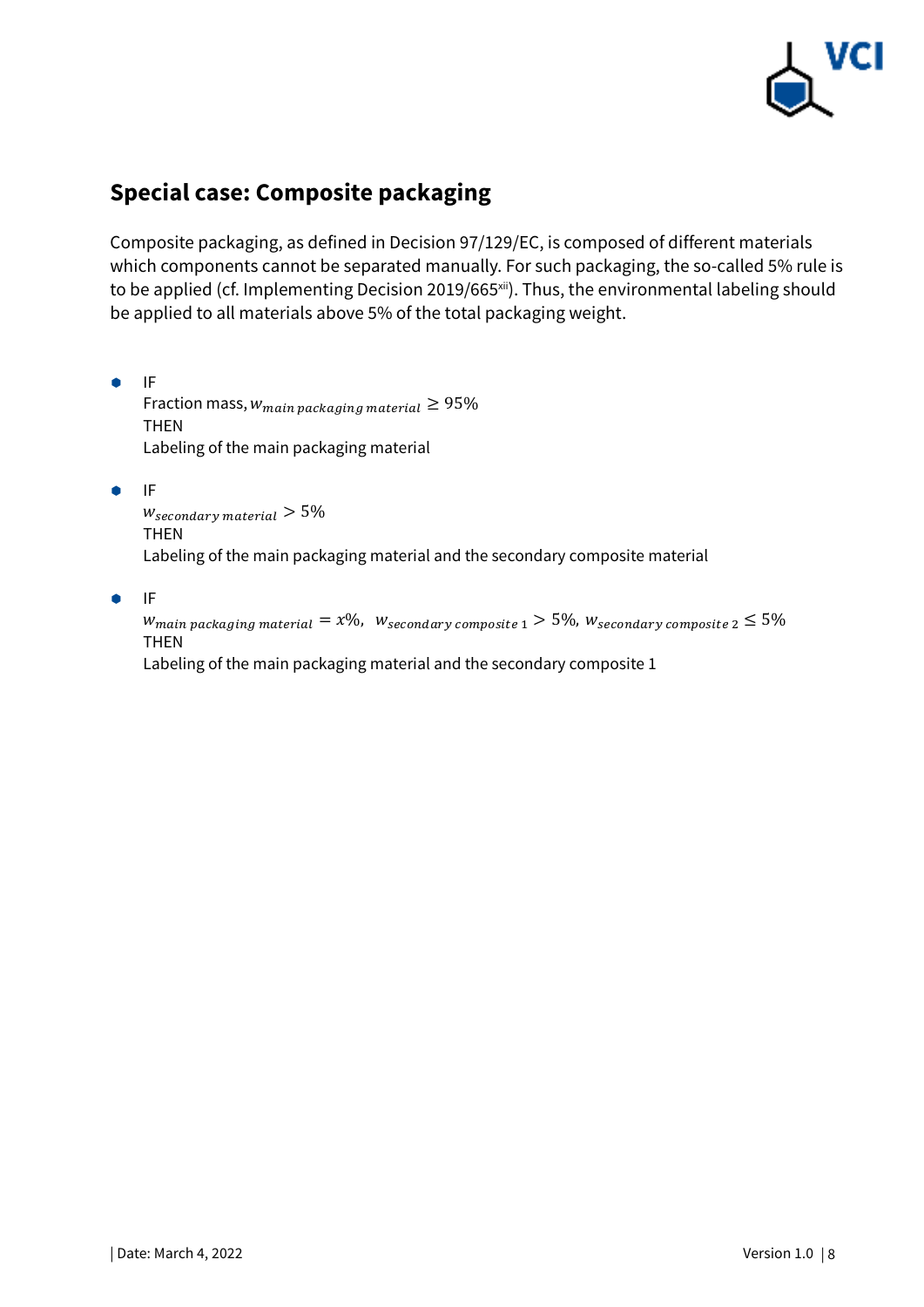

| <b>Material</b>                                      | <b>Material</b><br>abbreviation | <b>Numeric</b><br>code | <b>Labeling</b><br>example |
|------------------------------------------------------|---------------------------------|------------------------|----------------------------|
| Paper and cardboard + various metals                 | C/main                          | 80                     | C/PAP80                    |
| Paper and cardboard + plastic                        | component                       | 81                     | C/PAP 81                   |
| Paper and cardboard + aluminum                       |                                 | 82                     | $C/ALU$ 82                 |
| Paper and cardboard + tinplate                       |                                 | 83                     | C/PAP 83                   |
| Paper and cardboard + plastic + aluminum             |                                 | 84                     | C/PAP 84                   |
| Paper and cardboard + plastic* + aluminum + tinplate |                                 | 85                     | C/PP85                     |
| Plastic <sup>*</sup> + aluminum                      |                                 | 90                     | C/PP90                     |
| Plastic* + tinplate                                  |                                 | 91                     | C/PP91                     |
| Plastic <sup>*</sup> + various metals                |                                 | 92                     | C/PP 92                    |
| Glass + plastic                                      |                                 | 95                     | $C/GL$ 95                  |
| Glass + aluminum                                     |                                 | 96                     | $C/GL$ 96                  |
| Glass + tinplate                                     |                                 | 97                     | $C/GL$ 97                  |
| Glass + various metals                               |                                 | 98                     | $C/GL$ 98                  |

Table 8: Environmental labeling of composite packaging (secondary material > 5%).

\* Polypropylene as the main component

### **Handling of non-packaging material**

Such auxiliary or additional packaging materials as labels, adhesives, ink, ceramic, rubber, etc. should be treated as consisting of a single material and do not obligate labeling.

#### **Example:**

- packaging material: HDPE
- **a** auxiliary material: Adhesive
- $\bullet$  additional material: Ink, label (even if  $> 5\%$ )
	- → Labeling: HDPE 2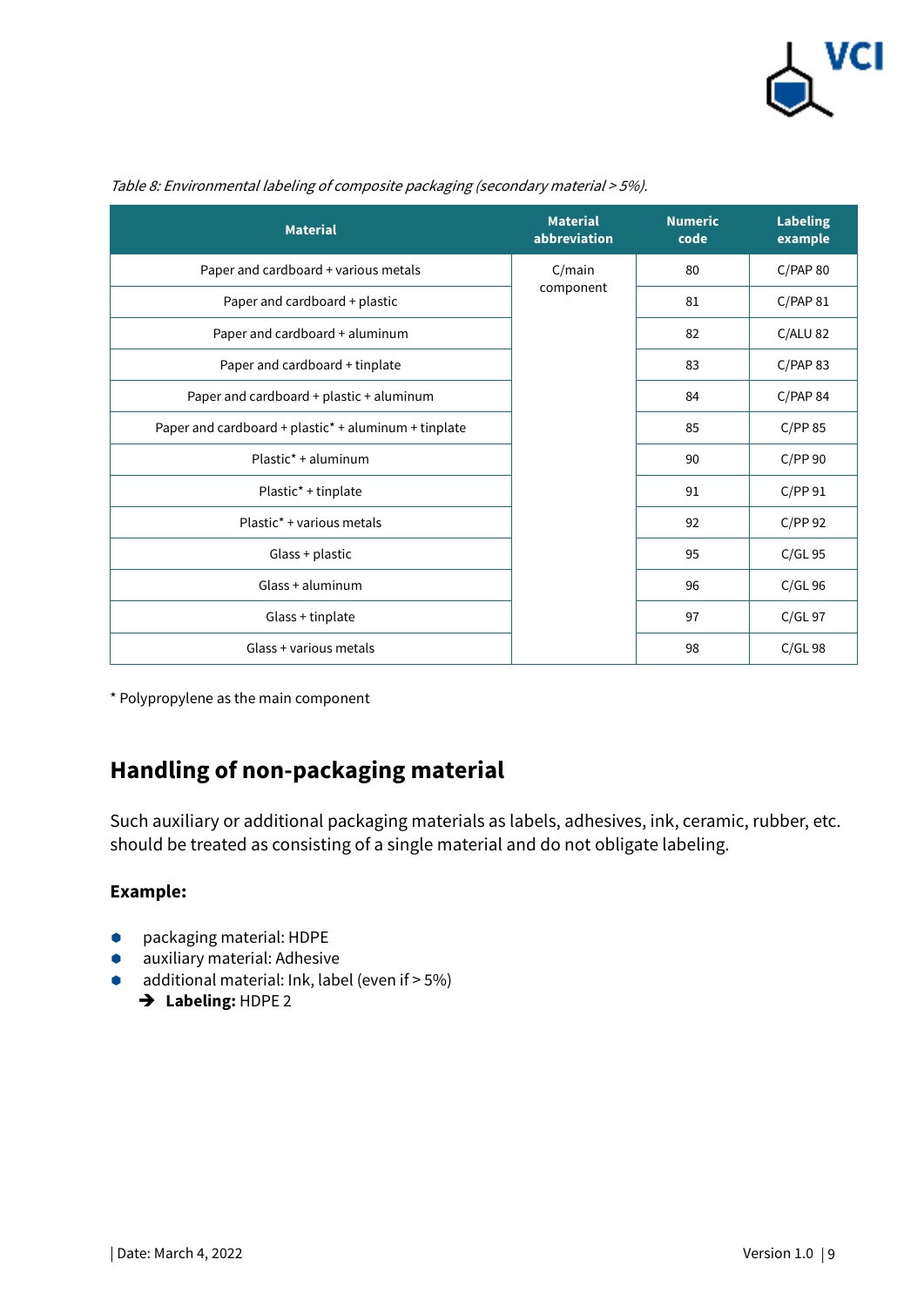

# **Labeling examples**

| <b>Industrial packaging</b><br>(incl. parts) | <b>Options</b>             | <b>Environmental label</b> |
|----------------------------------------------|----------------------------|----------------------------|
|                                              | Paper (film content < 5 %) | <b>PAP 22</b>              |
| Paper bag                                    | Paper, LDPE (> 5 %)        | C/PAP 81                   |
|                                              | Paper, LDPE, Aluminum      | C/PAP 84                   |
|                                              | LDPE                       | LDPE 4                     |
|                                              | LDPE, Aluminum, LDPE       | C/LDPE 90                  |
| Foil sack                                    | LDPE, Aluminum, PET        | C/LDPE 90                  |
|                                              | PP, Aluminum, PP           | C/PP90                     |
|                                              | Stretch films (LDPE, EVA)  | >LDPE + EVA<7              |
| Foil / Films / Hoods                         | Shrink films (LDPE)        | LDPE <sub>4</sub>          |
|                                              | Steel drum                 | <b>FE40</b>                |
| Drum                                         | Combi drum                 | FE 40, HDPE 2              |
|                                              | HDPE drum                  | HDPE <sub>2</sub>          |
| Canister                                     | Steel canister             | <b>FE40</b>                |
|                                              | <b>HDPE</b> canister       | HDPE <sub>2</sub>          |
|                                              | Aluminum bottle            | <b>ALU 41</b>              |
|                                              | PET bottle                 | PET <sub>1</sub>           |
| <b>Bottle</b>                                | <b>HDPE</b> bottle         | HDPE <sub>2</sub>          |
|                                              | HDPE/EVOH bottle           | >HDPE + EVOH<7             |
|                                              | HDPE/PA bottle             | >HDPE + PA<7               |
| Tube                                         | <b>HDPE</b>                | HDPE <sub>2</sub>          |
|                                              | Aluminum                   | <b>ALU 41</b>              |
| Cartridge                                    | <b>HDPE</b>                | HDPE <sub>2</sub>          |
| Cap                                          | <b>HDPE</b>                | HDPE <sub>2</sub>          |
|                                              | PP                         | PP <sub>5</sub>            |
| F-IBC                                        | PP, LDPE                   | PP 5, LDPE 4               |
|                                              | PP, LDPE, Aluminum         | PP 5, C/LDPE 90            |
|                                              | Steel, HDPE                | FE 40, PE 2                |
| <b>Combination IBC</b>                       | Steel, HDPE, Wood          | FE 40, HDPE 2, FOR 50      |

Table 9: Environmental labeling for common industrial packaging.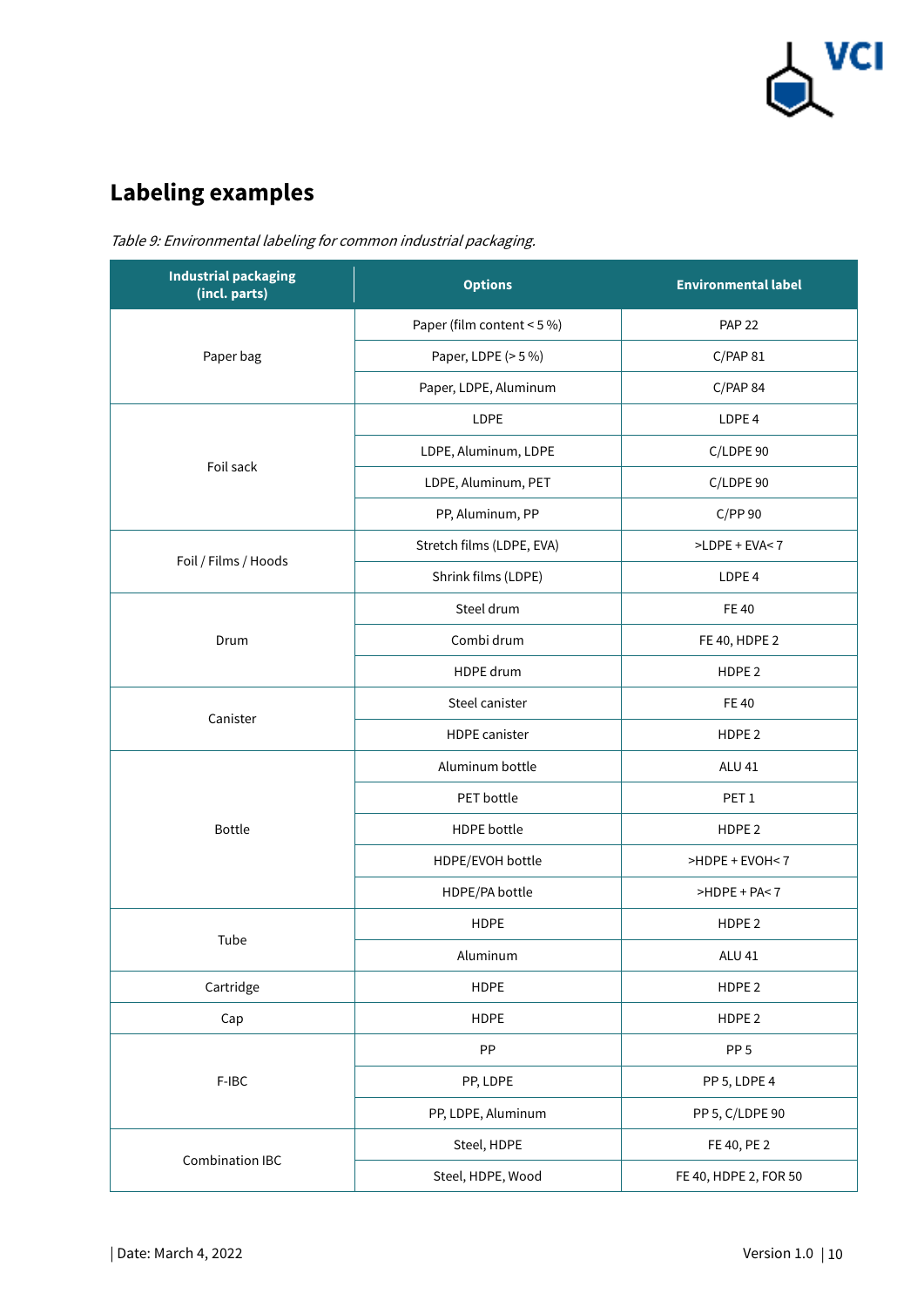

| <b>Industrial packaging</b><br>(incl. parts) | <b>Options</b>             | <b>Environmental label</b> |
|----------------------------------------------|----------------------------|----------------------------|
| Corrugated IBC                               | Corrugated board           | <b>PAP 20</b>              |
| Octa-bin                                     | Corrugated board           | <b>PAP 20</b>              |
|                                              | Paper                      | <b>PAP 21</b>              |
|                                              | All fiber                  | <b>PAP 21</b>              |
| Fiber drum                                   | Paper, steel ring          | C/PAP80                    |
|                                              | Paper, steel ring, plastic | C/PAP 80, HDPE 2           |
|                                              | <b>Expanded PS</b>         | PS <sub>6</sub>            |
| Corrugated folding box                       | Corrugated board           | <b>PAP 20</b>              |
| Box / case                                   | <b>Multiwall PP</b>        | PP <sub>5</sub>            |
|                                              | Wood                       | <b>FOR 50</b>              |
|                                              | Cardboard                  | <b>PAP 20</b>              |
| Pallet                                       | Aluminum                   | <b>ALU 41</b>              |
|                                              | Stainless steel            | <b>FE40</b>                |
|                                              | <b>HDPE</b>                | HDPE <sub>2</sub>          |
|                                              | <b>PPC</b>                 | C/HDPE 92                  |
| Cork packaging                               | Cork                       | <b>FOR 51</b>              |
| Glass                                        | Colorless glass            | <b>GL 70</b>               |
|                                              | Brown glass                | <b>GL 72</b>               |
| Composite                                    | Paper/Cardboard, Plastic   | C/PAP 81                   |
|                                              | Corrugated cardboard       | <b>PAP 20</b>              |
| Cutting                                      | Plastic film               | LDPE <sub>4</sub>          |
|                                              | <b>EPS</b>                 | PS <sub>6</sub>            |
| Edge protection                              | Paper                      | <b>PAP 21</b>              |